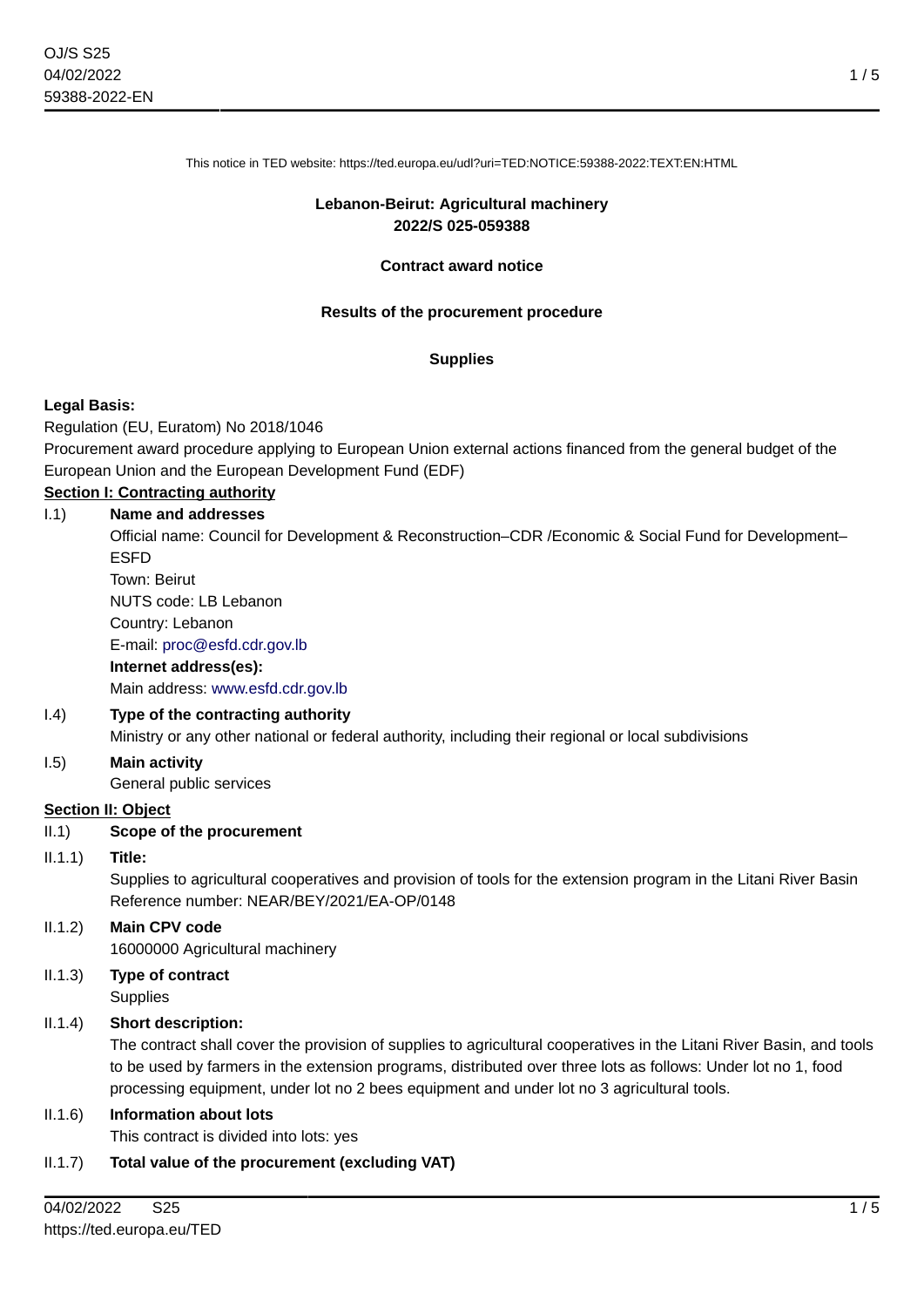2 / 5

Value excluding VAT: 88 066.00 EUR

| II.2)   | <b>Description</b> |
|---------|--------------------|
| II.2.1) | Title:             |

Provision of food equipment Lot No: 1

- II.2.2) **Additional CPV code(s)** 42215200 Food-processing machinery 39711100 Refrigerators and freezers
- II.2.3) **Place of performance** NUTS code: LB Lebanon Main site or place of performance: Lebanon (Near and Middle East)
- II.2.4) **Description of the procurement:** Provision of food equipment
- II.2.5) **Award criteria** Price
- II.2.11) **Information about options** Options: no

## II.2.13) **Information about European Union funds**

The procurement is related to a project and/or programme financed by European Union funds: yes Identification of the project:

Neighbourhood- ENI/2017 / 040-299 - Local development programme along the Litani River Basin

- II.2.14) **Additional information**
- II.2) **Description**
- II.2.1) **Title:**

Provision of Bees equipment Lot No: 2

II.2.2) **Additional CPV code(s)** 16000000 Agricultural machinery 16640000 Bee-keeping machinery

# II.2.3) **Place of performance**

NUTS code: LB Lebanon Main site or place of performance: Lebanon (Near and Middle East)

- II.2.4) **Description of the procurement:** Provision of Bees equipment
- II.2.5) **Award criteria** Price
- II.2.11) **Information about options** Options: no
- II.2.13) **Information about European Union funds** The procurement is related to a project and/or programme financed by European Union funds: yes Identification of the project: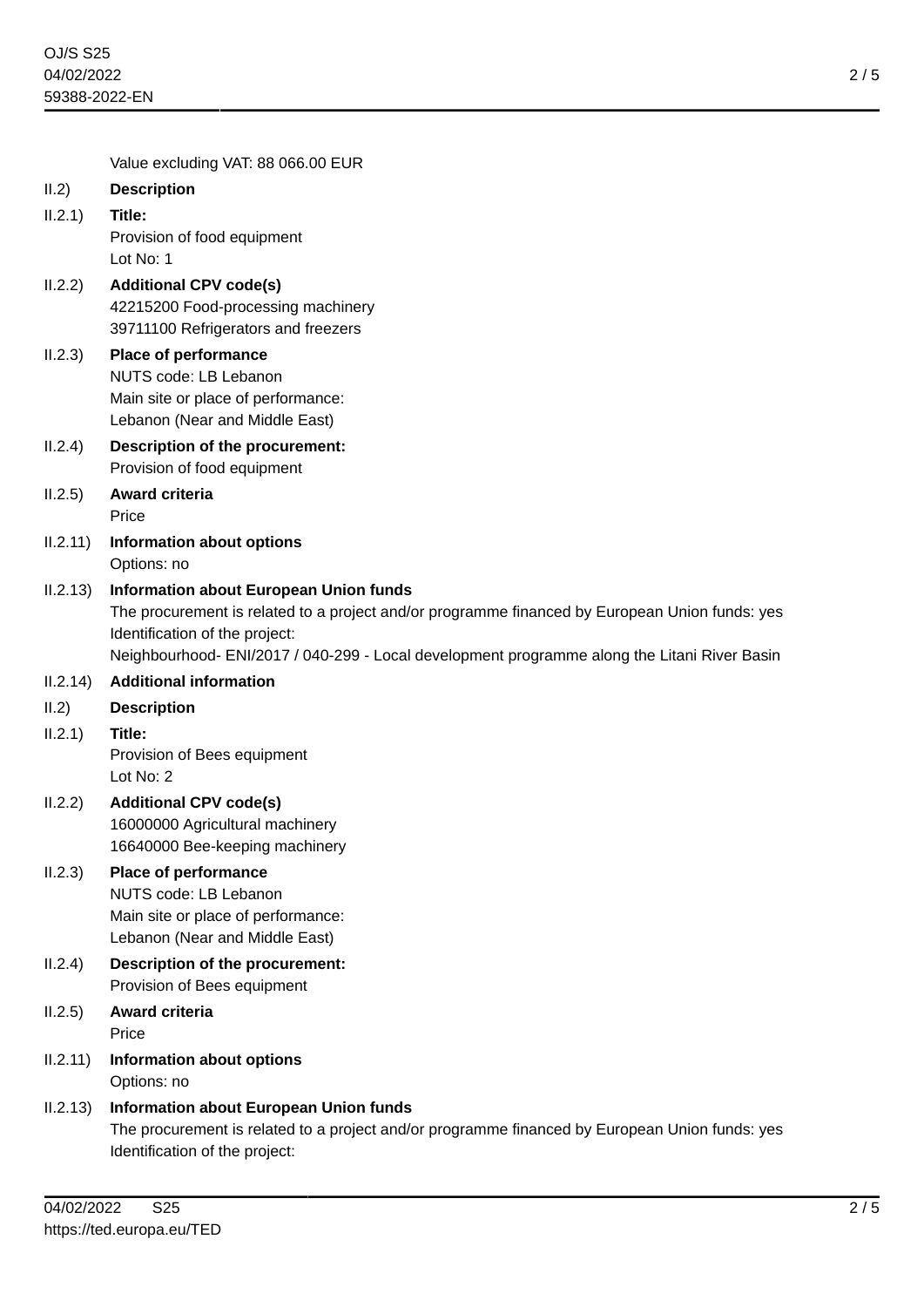|                                     | Neighbourhood - ENI/ 2017 / 040-299 - Local development programme along the Litani River Basin                                                                                                                                                                                     |  |
|-------------------------------------|------------------------------------------------------------------------------------------------------------------------------------------------------------------------------------------------------------------------------------------------------------------------------------|--|
| II.2.14)                            | <b>Additional information</b>                                                                                                                                                                                                                                                      |  |
| II.2)                               | <b>Description</b>                                                                                                                                                                                                                                                                 |  |
| II.2.1)                             | Title:<br>Provision of Agricultural tools<br>Lot No: 3                                                                                                                                                                                                                             |  |
| II.2.2)                             | <b>Additional CPV code(s)</b><br>16340000 Harvesting and threshing machinery<br>16400000 Spraying machinery for agriculture or horticulture                                                                                                                                        |  |
| II.2.3)                             | Place of performance<br>NUTS code: LB Lebanon<br>Main site or place of performance:<br>Lebanon (Near and Middle East)                                                                                                                                                              |  |
| II.2.4)                             | Description of the procurement:<br>Provision of Agricultural tools                                                                                                                                                                                                                 |  |
| II.2.5)                             | Award criteria<br>Price                                                                                                                                                                                                                                                            |  |
| II.2.11)                            | <b>Information about options</b><br>Options: no                                                                                                                                                                                                                                    |  |
| II.2.13)                            | <b>Information about European Union funds</b><br>The procurement is related to a project and/or programme financed by European Union funds: yes<br>Identification of the project:<br>Neighbourhood - ENI/2017 / 040-299 - Local development programme along the Litani River Basin |  |
| II.2.14)                            | <b>Additional information</b>                                                                                                                                                                                                                                                      |  |
| <b>Section IV: Procedure</b>        |                                                                                                                                                                                                                                                                                    |  |
| IV.1)                               | <b>Description</b>                                                                                                                                                                                                                                                                 |  |
| IV.1.1)                             | Type of procedure<br>Open procedure                                                                                                                                                                                                                                                |  |
| IV.1.3)                             | Information about a framework agreement or a dynamic purchasing system                                                                                                                                                                                                             |  |
| IV.1.8)                             | Information about the Government Procurement Agreement (GPA)<br>The procurement is covered by the Government Procurement Agreement: no                                                                                                                                             |  |
| IV.2)                               | <b>Administrative information</b>                                                                                                                                                                                                                                                  |  |
| IV.2.1)                             | Previous publication concerning this procedure<br>Notice number in the OJ S: 2021/S 166-432219                                                                                                                                                                                     |  |
| IV.2.8)                             | Information about termination of dynamic purchasing system                                                                                                                                                                                                                         |  |
| IV.2.9)                             | Information about termination of call for competition in the form of a prior information notice                                                                                                                                                                                    |  |
| <b>Section V: Award of contract</b> |                                                                                                                                                                                                                                                                                    |  |
|                                     | Lot No: 1                                                                                                                                                                                                                                                                          |  |
|                                     | Title:                                                                                                                                                                                                                                                                             |  |
|                                     | Supplies to agricultural cooperatives and provision of tools for the extension program in the Litani River Basin                                                                                                                                                                   |  |

A contract/lot is awarded: no

# V.1) **Information on non-award**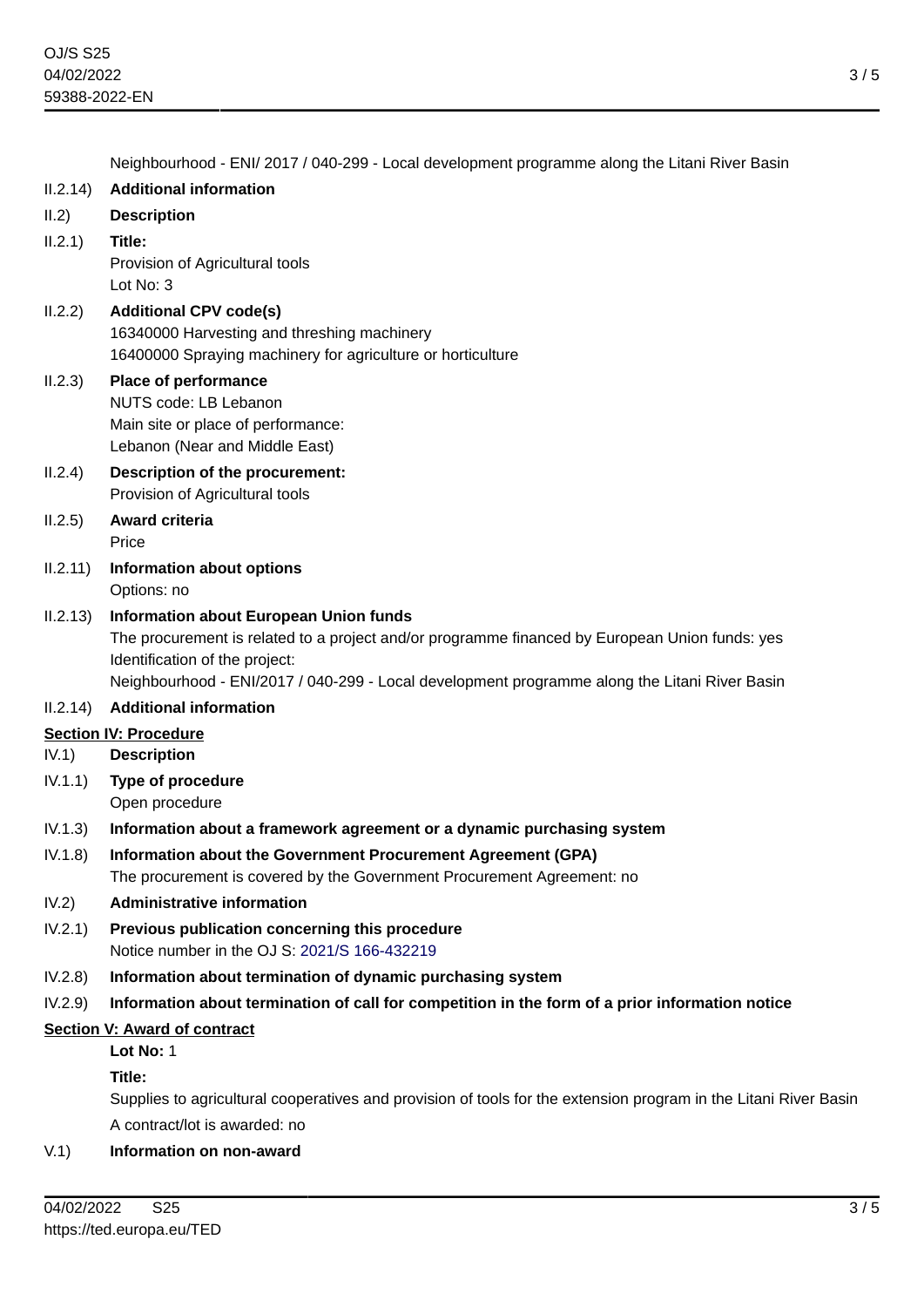**The contract/lot is not awarded**

# No tenders or requests to participate were received or all were rejected **Section V: Award of contract Contract No:** ENI/2021/430-024 **Lot No:** 2 **Title:** Provision of Supplies to Agricultural Cooperatives and Provision of tools for the extension program in the Litani River Basin/ Lot no 2: Provision of bees equipment A contract/lot is awarded: yes V.2) **Award of contract** V.2.1) **Date of conclusion of the contract:** 20/12/2021 V.2.2) **Information about tenders** Number of tenders received: 4 The contract has been awarded to a group of economic operators: no V.2.3) **Name and address of the contractor** Official name: Technical Enterprises Company SARL National registration number: 63008 Postal address: Joseph Stephan Bldg, 1st floor, Lycee de ville street Town: Zouk Mosbeh NUTS code: LB Lebanon Country: Lebanon Internet address: <www.tecentlb.com> The contractor is an SME: yes V.2.4) **Information on value of the contract/lot (excluding VAT)** Total value of the contract/lot: 39 000.00 EUR V.2.5) **Information about subcontracting Section V: Award of contract Contract No:** ENI/ 2021/430-025 **Lot No:** 3 **Title:** Provision of Supplies to Agricultural Cooperatives and Provision of tools for the extension program in the Litani River Basin/ Lot no 3: Provision of agricultural tools A contract/lot is awarded: yes V.2) **Award of contract** V.2.1) **Date of conclusion of the contract:** 21/12/2021 V.2.2) **Information about tenders** Number of tenders received: 5 The contract has been awarded to a group of economic operators: no V.2.3) **Name and address of the contractor**